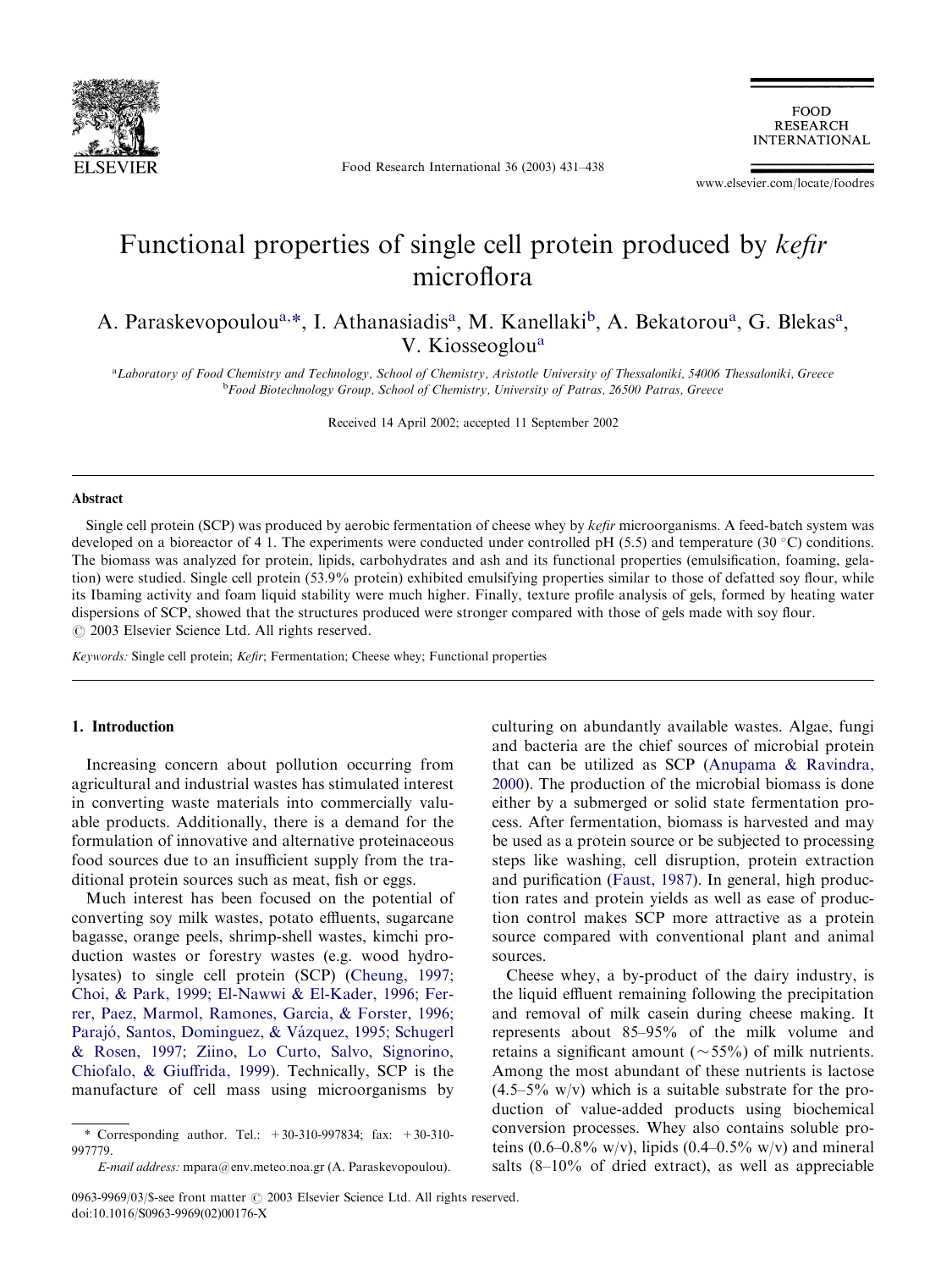quantities of other constituents, such as lactic and citric acids, non-protein nitrogen compounds, Bgroup vitamins, etc. (González Siso, 1996; Marwaha & Kennedy, [1988\)](#page-6-0).

Kefir, a mixed culture that ferments lactose, is known for the production of a refreshing fermented beverage popular in Eastern-European countries by inoculating milk with kefir grains (Farnworth, 1999; Güzel-Seydim, [Seydim, Greene, & Bodine, 2000\)](#page-6-0). The kefir grain is a symbiotic association of microorganisms belonging to a diverse spectrum of species and genera including lactic acid bacteria (Lactobacilli, Lactococci, Leuconostoc), yeasts (Kluyveromyces, Candida, Saccharomyces and Pichia) and sometimes acetic acid bacteria (Acetobacter). This microflora is embedded in a resilient polysaccharide matrix (kefiran) composed of equal amounts of glucose and galactose ([Luis, Lopez, &](#page-6-0) [Lemma, 1993; Rea et al., 1996](#page-6-0)).

Cultivation of kefir microorganisms on milk, as well as on various substrates (mixtures of molasses, raisin extracts and glucose-containing raw materials) has been studied [\(Athanasiadis, Boskou, Kanellaki, & Koutinas,](#page-6-0) 2001; Garrote, Abraham, & De Antoni, 1998; Güzel-[Seydim et al., 2000](#page-6-0)). Cheese whey is a cheap and largely available raw material for microbial biomass of SCP production by kefir microflora.

It is well known that the proteins are one of the main constituents of foods. In addition to their nutritional function, proteins contribute significantly to the expression of sensory attributes of foods. The functional properties of proteins are important in determining their usefulness in food systems. There is limited information about single cell protein functionality [\(Huang & Kin](#page-6-0)sella, 1986, 1987; Otero, Wagner, Vasallo, García, & Añón, 2000; Vananuvat & Kinsella, 1975) and more knowledge is needed in order to assess their potential uses in foods.

Considering that in exploring single cell protein, isolated from cultivation of kefir microflora on cheese whey, as a new source of food protein, its functional properties need to be determined, this study was conducted to evaluate the emulsifying and foaming properties and the ability of the produced yeast protein to form, following heat-treatment, resilient gel structures.

### 2. Materials and methods

## 2.1. Materials

Cheese whey was obtained from MEVGAL S.A., a factory processing milk for cheese and other milk products. Kefir yeast commercial product, which is used in Caucasus for homemade kefir drink, was employed in this study. The oil used for preparation of emulsions

was locally purchased refined corn oil, Defatted soy flour was prepared by extracting soy flour (100 g) with petroleum ether (1000 ml) under continuous stirring for 2.5 h, filtering, washing with 200 ml petroleum ether and, finally, drying at 55  $\degree$ C under vacuum for 3 h. The resulting flour was then analyzed for protein (47.6%), lipids  $(1\%)$ , ash  $(6\%)$ , water  $(6\%)$ , and carbohydrates (31%) according to standard methods ([AOAC, 1975\)](#page-6-0). All the chemicals used were of analytical grade and were provided by Riedel-de-Häen.

#### 2.2. Preparation of SCP

Kefir grains were first cultivated and proliferated in agar slants containing cheese whey  $(2\% \text{ w/v})$ . The cultures were successively subcultured in 5, 50, 500 ml and 2 l liquid substrate [cheese whey enriched with 2.4 g/1.5 l  $KH_2PO_4$  and 11.3 g/1.5 l (NH<sub>4</sub>)<sub>2</sub>SO<sub>4</sub>]. The optimal growth conditions were 30  $\degree$ C and pH 5.5. The culture broth was then centrifuged at  $4000 \times g$  for 40 min. For SCP production in a larger scale a feed-batch system on a bioreactor of 4 l was developed. The experimental apparatus is shown in [Fig. 1](#page-2-0). The aerobic fermentation of cheese whey by kefir microorganisms took place at  $30^{\circ}$ C and pH 5.5 with an air supply of 0.3 bar through a sterile filter of  $0.45 \mu m$ . The nutrient medium was introduced into the reactor dropwise in about 6–9 h (the fermentation process lasts  $\sim$  7 to 9 h) with the aid of a peristaltic pump The biomass was obtained by centrifugation at  $4000 \times g$  for 10 min, washed with distilled water and freeze dried.

#### 2.3. Analytical characterization of yeast biomass

Single cell protein was assayed for its moisture content by drying 5 g ( $\pm$ 0.001 g) of the sample at 98–100 °C until constant weight [\(AOAC, 1975](#page-6-0)). Its protein content was determined by applying the semi-micro Kjeldahl technique ( $N\times625$ ) [\(Pearson, 1976\)](#page-6-0). Fat was extracted with a mixture of chloroform–methanol  $(1:1, v/v)$ according to [AOAC method \(1975\).](#page-6-0) The fat content in the extract was estimated gravirnetrically after evaporation of the solvent at 100  $\degree$ C. The phenol–sulfuric acid method was used to determine the carbohydrate content [\(Chaplin, 1994\)](#page-6-0). The mineral content was determined by ashing 3 g at 600  $\degree$ C for 15 h ([AOAC,](#page-6-0) [1975\)](#page-6-0). Finally, atomic absorption spectrophotometry was applied in order to determine the calcium, chromium, magnesium, iron, zinc, copper, cadmium, mercury and lead content.

# 2.4. Preparation and study of oil in water  $(o/w)$ emulsions

One precent  $(w/v)$  dispersions of SCP or defatted soy flour in water were prepared and the pH was adjusted to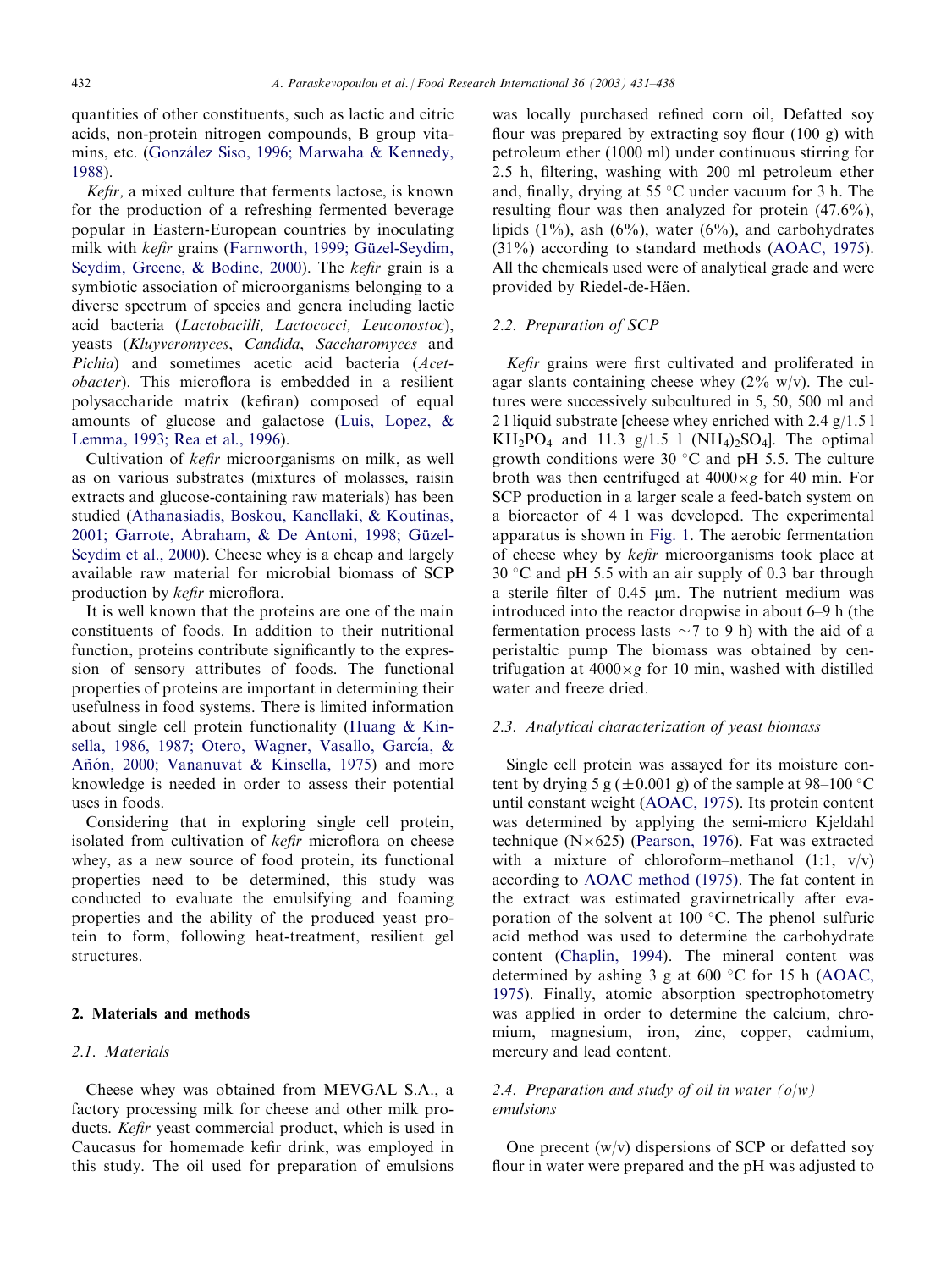<span id="page-2-0"></span>

Fig. 1. Schematic layout of the experimental apparatus.

6.5. Following pretreatment (increase of pH to 10, homogenization at 24,000 rpm and readjusted of pH to 6.5) of the dispersions, if necessary, oil in water emulsions were prepared by adding dropwise, while mixing, 5 ml of corn oil into 45 ml of SCP dispersions (oil volume fraction=0.1), with the aid of a propeller-type mechanical stirrer. The resulting crude emulsions were then homogenized for 1 min at 21,500 rpm using an Ultra-Turrax T25 homogenizer (IKA Instruments, Germany) equipped with a S25KG-25F dispersing tool. The emulsions were then stored at  $5 \degree C$  and their stability against oil coalescence was determined by following the change with time of the oil droplet size distribution patterns measured by laser light diffraction using a Malvern Mastersizer 2000 (Malvern Instruments, Sweden). The refractive index of the oil was 1.4673 and the imaginary part of the refractive index (due to absorption) was fixed at 0.002. The mean surface diameter  $[d_{3,2} (\mu m)]$  of the oil droplets were determined from the droplet size distribution. Three series of emulsions were prepared and the results are given as means of three values.

## 2.5. Foaming studies

Foams were prepared using the method described by [Poole, West, and Walters \(1984\)](#page-6-0). SCP was dispersed in distilled water to give a final protein concentration of  $1\%$  (w/v). The aqueous phase was submitted at various treatments concerning pH adjustment at 6.5 or 10 in combination with freezing/thawing and homogenization at 24,000 rpm for 1 min. Submission to these treatments aimed at disintegrating the SCP structure so that a greater amount of protein would become available for adsorption or interaction. The protein suspensions (100 ml) were then whipped at a speed of 1000 rpm for 5 mm in a kitchen-type Sunbeam Mixrnaster (Sunbeam Electric Co., UK). The resulting foams were immediately poured into a 1-l glass measuring cylinder and the foam expansion (FE) and foam liquid stability (FLS) were determined using the following equations ([Poole et al.,](#page-6-0) [1984\)](#page-6-0):

$$
\% FE = \frac{Foam volume (ml)}{Initial liquid volume (100 ml)} \times 100
$$

% FLS

$$
= \frac{\text{Volume of liquid (ml) retained in foam after 30 min}}{\text{Initial liquid volume (100 ml)}} \times 100
$$

The volume of liquid retained in foam was calculated from the volume of liquid drained after 30 min. Additionally, % foam volume decrease was calculated from the ratio of foam volume change within 30 min divided by the initial foam volume. Three series of foams were prepared and the results are given as means of three values.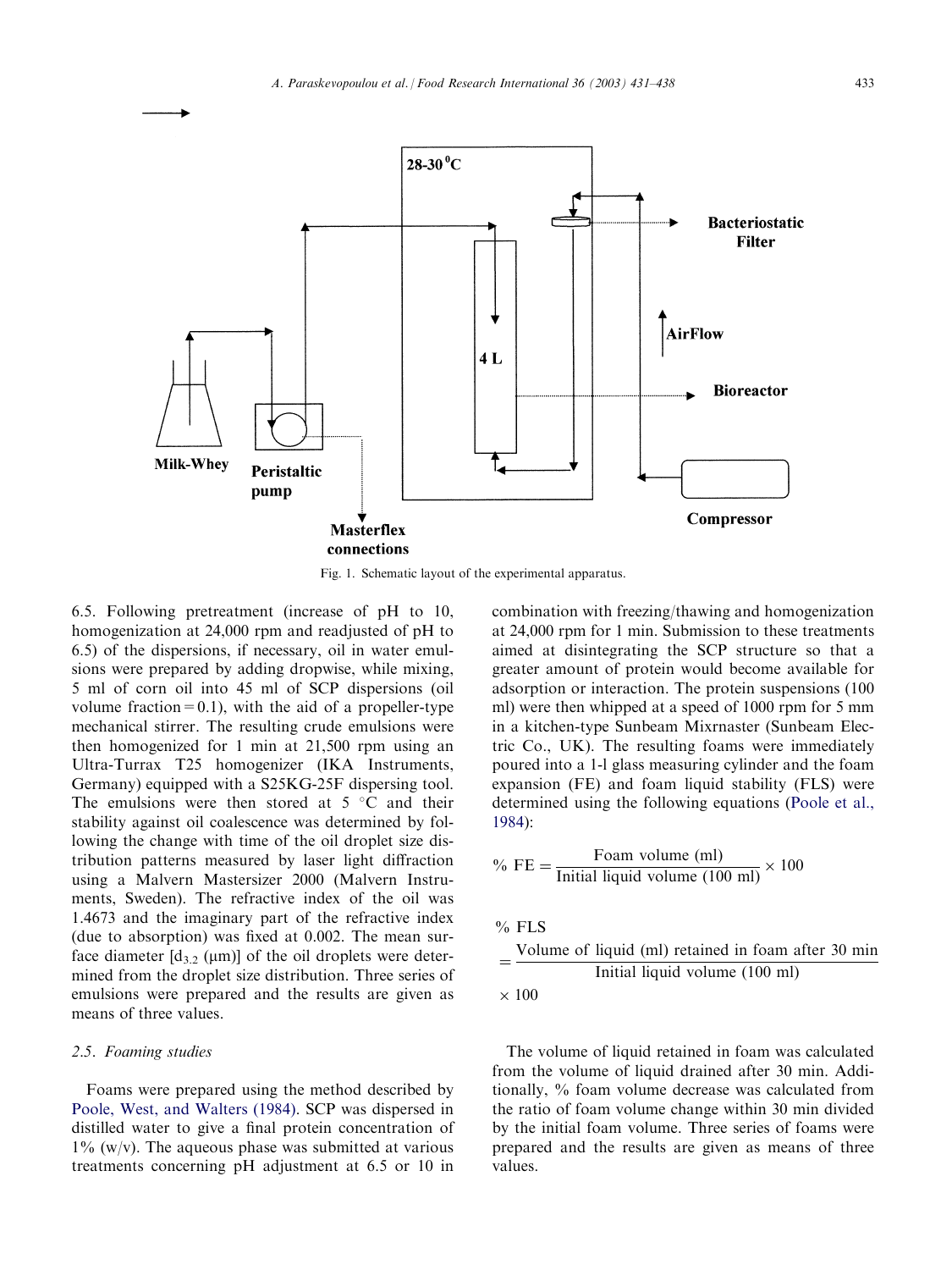# 2.6. SCP solubility

SCP was dispersed  $(1\%$  w/v) in distilled water. The samples (10 ml) following treatment were then centrifuged at  $4500 \times g$  for 20 min at ambient temperature and the pH was adjusted to 6.5. The protein content in the supernatant was determined colorimetrically according to Folin-Ciolcateau method ([Copeland,](#page-6-0) [1994\)](#page-6-0). An index of protein solubility was calculated as  $\%$  (w/v) protein in supernatant. Assays were made in duplicate.

## 2.7. Gels

In order to evaluate the gelling properties of SCP, gels were prepared by heating about 10 g of thin aqueous pastes containing 30 and  $40\%$  (w/v) of biomass or defatted soy flour for 30 min. The liquid samples were placed into cylindrical cells of 1 cm diameter made from aluminum foil and reinforced with several layers of plastic tape, the ends were sealed and the cells were immersed into a preheated to 90 $\degree$ C water bath for 30 min. Following storage at room temperature for 24 h, the cells were cut open and the gels were cut to obtain cylindrical samples of 1 cm height.

The cylindrical gel samples were subjected to a double compression test (50% compression) using a texture analyzer (Stable Micro Systems, UK) fitted with a 2.5 cm diameter cylinder. The textural parameters (hardness, fracturability, cohesiveness and springiness) were recorded from force–time curves generated for each gel according to the texture profile analysis procedure [\(Bourne, 1978\)](#page-6-0). All TPA data was processed with the aid of Stable Micro System Texture Expert software v. 1.00. At least six cylindrical specimens were tested for each sample.

### 3. Results and discussion

The composition of single cell protein obtained from the aerobic fermentation of cheese whey by kejir microflora is shown in Table 1. The crude protein content of the dry cells was about  $54\%$  (w/w), which was higher than the value reported for similar products (Choi  $\&$ [Park, 1999\)](#page-6-0). The ash content was in agreement with previous results ([Cheung, 1997; Konlani, Delgenes,](#page-6-0) [Moletta, Traore, & Doh, 1996\)](#page-6-0). The biomass is also a good source of calcium as well as a number of micronutrients such as magnesium, iron, zinc and copper.

Fig. 2 presents the influence of aging time on the mean surface diameter  $d_{3,2}$  of o/w emulsions prepared with single cell protein submitted to various treatments before emulsification in comparison with emulsions prepared with defatted soy flour. Almost all the emulsions prepared with SCP, except for emulsion 3, exhibited initial droplet sizes lower than that of the soy protein stabilized one. The oil droplet size distribution for emulsions prepared with SCP (emulsion 1) and defatted soy flour (emulsion 5) is shown in [Fig. 3.](#page-4-0) It appears that the SCP-stabilized emulsions exhibit broader droplet size distributions since as shown in [Fig. 3](#page-4-0), about 25–30% of the oil droplets have sizes lower than  $2 \mu m$  while in the case of the soy flour-stabilized emulsions about 95% of the droplets have sizes between 2 and 12 mm. All the emulsions were very stable against oil droplet coalescence except for the one containing NaCl. This effect, of salt addition, which was consistent with results reported by [Huang and Kinsella \(1986, 1987\)](#page-6-0) concerning salting out of phosphorylated yeast protein, was probably due to the reduced amount of protein available at the oil/water interface for emulsion stabilization.

Emulsions are thermodynamically unstable systems, and they immediately separate into two phases unless a surfactant is present at the interface. Even in the presence of an adsorbed surfactant at the interface, these dispersed systems are only kinetically stable; they

Table 1 Single cell protein composition

| Component                       | $\% W/w$ |
|---------------------------------|----------|
| Moisture                        | 3.0      |
| Fat                             | 4.0      |
| Crude protein $(N \times 6.25)$ | 53.9     |
| Carbohydrates                   | 6.5      |
| Ash                             | 7.3      |
| Ca <sup>a</sup>                 | 0.012    |
| Mga                             | 0.024    |
| Fe <sup>a</sup>                 | 0.0009   |
| $Zn^a$                          | 0.0050   |
| Cu <sup>a</sup>                 | 0.0004   |

There are only traces of Cr, Cd, Hg, Pb.

<sup>a</sup> Estimated by use of atomic absorption.



Fig. 2. Influence of aging time on the mean surface diameter  $d_{3,2}$  of the prepared o/w emulsions. Aqueous phase characteristics:  $1\%$  w/v SCP, pH 6.5 (1); pH 6.5. NaCl 0.6 M (2); pH 4.0 (3); initial pH 10 homogenization at 24,000 rpm for 1 min—final pH 6.5 (4);  $1\%$  w/v defatted soy flour, pH 6.5 (5). Key:  $\blacksquare$  24 h;  $\square$  32 days. Different letter superscripts indicate significant differences at  $P < 0.05$ .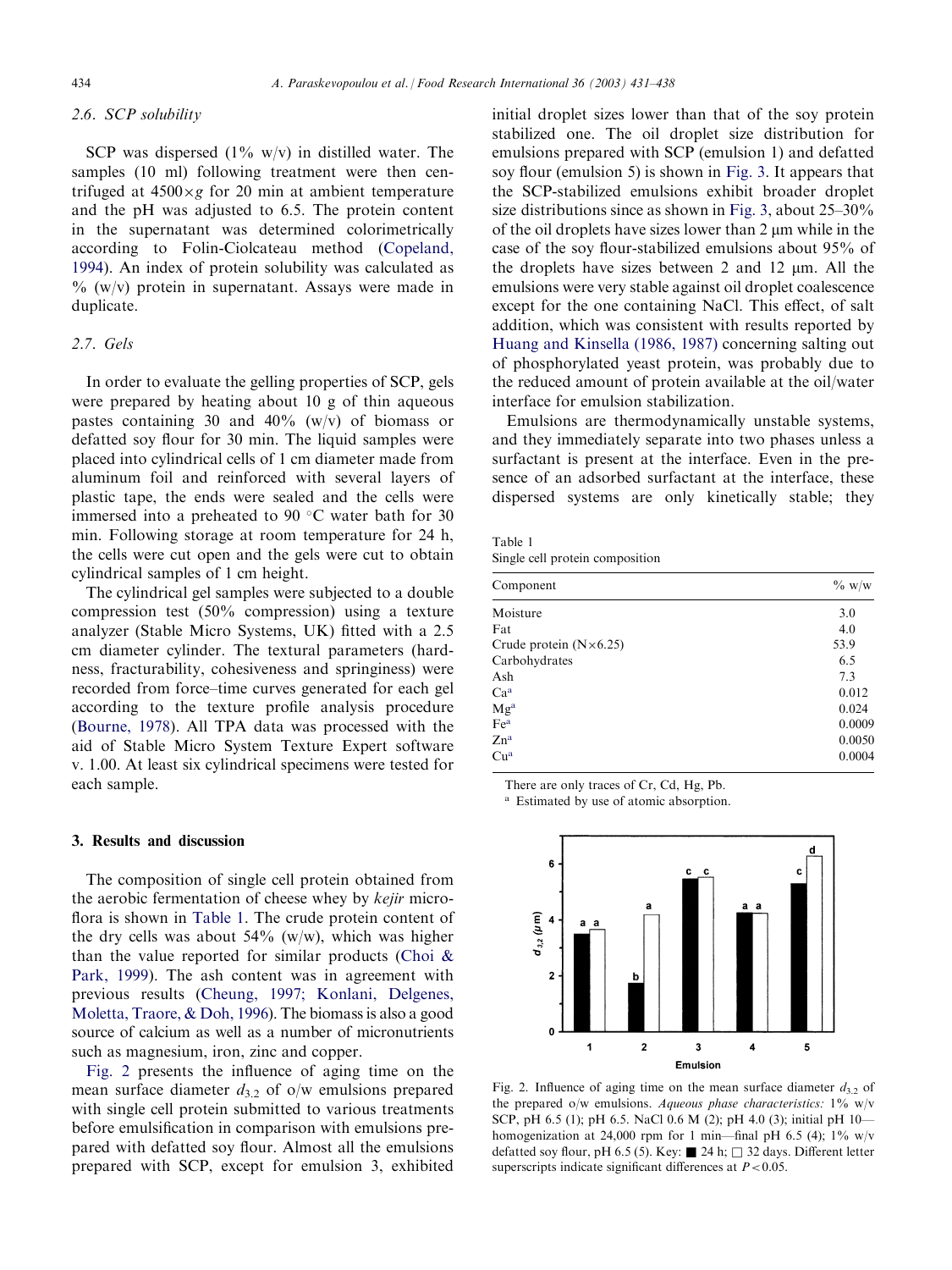<span id="page-4-0"></span>flocculate and coalesce and eventually separate into two phases after a period of time. The kinetic stability of an emulsion, then, depends on the physical and chemical properties of the adsorbed surfactant layer and its ability to prevent flocculation and coalescence of oil droplets [\(Damodaran, 1997](#page-6-0)). In general lines, SCP addition resulted in formation of emulsions with relatively low droplet sizes compared with soy flour which reflects the fact that protein molecules could form strong, rigid surface films which stabilized all droplets. Homogenization of SCP dispersion at pH 10 (emulsion 4) did not result in an improvement of the emulsifying properties in spite of the fact that an additional amount of the protein was released from the broken cells.

Foams are colloidal systems in which air bubbles are dispersed in an aqueous continuous phase. When a liquid is agitated, introduction of air takes place behind the rod, resulting in the entrapment of air bubbles by the liquid. Bubble formation and stabilization are aided by the presence of low- or high-molecular weight



Fig. 3. Oil droplet size distribution of emulsions prepared with SCP  $[$ ——] and defatted soy flour [- - - -]. (1% w/v, pH 6.5).



Fig. 4. Foam expansion as a function of aqueous phase treatment. Dispersions characteristics: 1% w/v SCP (1); Initial pH 10—homogenization at 24,000 rpm for 1 min—final pH 6.5 (2); Initial pH 6.5 freezing for 24 h—thawing (twice)—pH 10—homogenization at 24,000 rpm for 1 min—final pH 6.5 (3);  $1\%$  w/v defatted soy flour, pH 6.5 (4). Different letter superscripts indicate significant differences at  $P < 0.05$ .

surface-active constituents which influence the dynamic surface properties of the foam films ([Prins, 1988](#page-6-0)). The foaming properties of protein encompass two aspects: (1) the ability to produce a large interfacial area so that a large volume of gas can be incorporated into the liquid and (2) the ability to form a tenacious interfacial film that can withstand internal and external forces [\(Damodaran, 1997\)](#page-6-0). Single cell protein is the main surface-active agent that helps in the formation and stabilization of the dispersed gas phase during foam preparation (Fig. 4). SCP seems to be a more effective foaming agent compared to soy flour, the foam of which displayed the lowest strength. The volume of foams prepared with previously homogenized or/and freezed/ thawed at pH 10 biomass (dispersions  $2 \& 3$ ) was the highest of all as well the most stable (Fig. 5). Treatment of the cells by freezing/thawing did not appear to influence protein solubility although its foaming properties improve considerably reflecting the fact that cell structure destruction might have contributed to this. Foam



Fig. 5. Foam liquid stability  $(\blacksquare)$  and foam volume decrease  $(\square)$  as a function of aqueous phase treatment. Dispersions: as in Fig. 4. Different letter superscripts indicate significant differences at  $P < 0.05$ .



Fig. 6. Protein solubility (% w/v) of SCP dispersions submitted at various treatments. Dispersions characteristics: 1% w/v SCP (1); Initial pH 10—homogenization at 24,000 rpm for 1 min—final pH 6.5 (2); Initial pH 6,5— freezing for 24 h—thawing (twice)—pH 10, homogenization at 24,000 rpm for 1 min—final pH 6.5 (3). Different letter superscripts indicate significant differences at  $P < 0.05$ .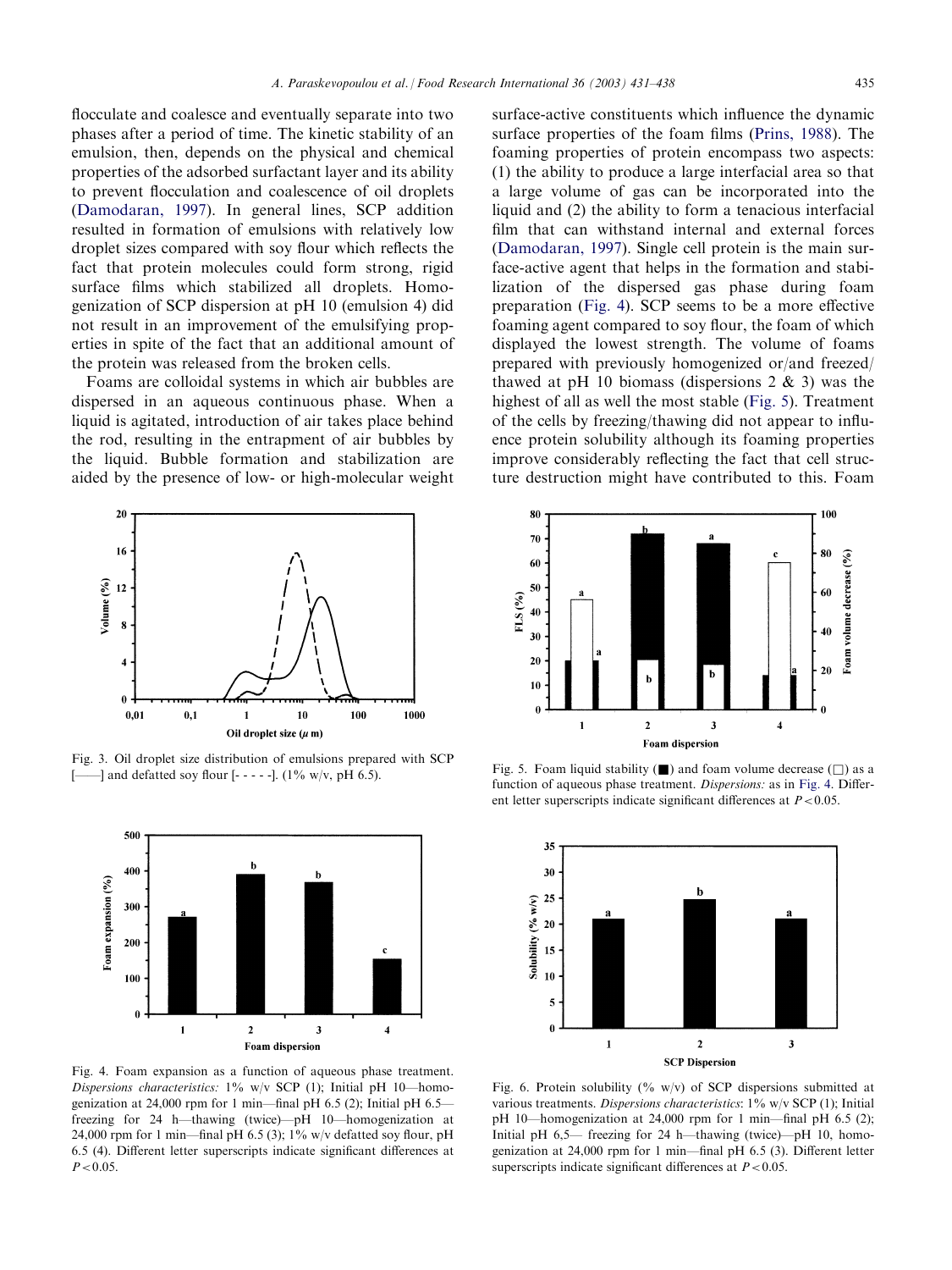<span id="page-5-0"></span>stability refers to the ability of the protein to stabilize foam against gravitational and mechanical stresses [\(Damodaran, 1997\)](#page-6-0). The extent and rate of liquid drainage from film lamellae are important factors determining the stability of foams, as well as protein concentration, structure and degree of denaturation, presence of lipids, etc. [\(Halling, 1981\)](#page-6-0). The foam stability, defined as the volume of liquid remaining in the foam after 30 mm, was approximately the same for two



Fig. 7. Textural parameters of gels prepared with SCP or defatted soy flour as a function of solids concentration. Key:  $\blacksquare$  hardness/springiness;  $\Box$  fracturability/cohesiveness. Different letter superscripts indicate significant differences at  $P < 0.05$ .



Fig. 8. Influence of heating temperature on the textural parameters of gels containing 40% w/v SCP (heating time 30 min). Key:  $\blacklozenge$  hardness;  $\blacksquare$  fracturability,  $\blacktriangle$  springiness;  $*$  cohesiveness.

types of SCP dispersions  $(2 \& 3)$  whereas for dispersions 1 and 4 was much lower ([Fig. 5](#page-4-0)). The treatment in which soy flour was submitted in order to a great amount of lipids to be removed may be responsible for the decrease in foaming ability of the defatted soy flour. When the lipid is partially or totally removed the protein structure is probably destabilized and therefore its adsorption and stabilization properties are affected. Two mechanisms, namely increased solubility and enhanced electrostatic repulsion between adjacent bubbles, may account for the increase in foamability and stability following treatment of SCP dispersions at pH 10. Generally, only soluble protein contributes to foaming ([Halling, 1981](#page-6-0)). Treatment of yeast cells, such as homogenization at pH 10, weakened the cell wall and facilitated the solubilization of yeast proteins, as it is also shown in [Fig. 6,](#page-4-0) thus improving foam formation and stability. The foams formed  $(2 \& 3)$  appeared finer, denser and more stable. This also arises from monitoring foam volume with time ([Fig. 5](#page-4-0)). The rate of foam deterioration depends mainly on the rates of drainage, coalescence and disproportionation ([Prins, 1988](#page-6-0)). Other researchers also observed improved functionality of yeast protein, after cell disruption [\(Huang & Kinsella,](#page-6-0) [1986, 1987; Vananuvat & Kinsella, 1975\)](#page-6-0).

The textural parameters of the studied gels generally exhibited higher values with the increase in total solids concentration (30, 40% w/v), but the change pattern vary with the sample (Fig. 7a  $&$  b). Gels prepared with SCP appeared to be harder, more cohesive and springier than gels prepared with defatted soy flour. This could be attributed to the higher protein concentration of SCP samples, since more protein molecules were incorporated into the gel. Additionally, delipidation of soy flour might affect protein flexibility, its ability to denature and give extended chains upon heating and hence its ability to form extensive networks by cross-linking.

Gels are a form of matter intermediate between a solid and a liquid. They are aqueous solutions or dispersions of high molecular weight carbohydrate or



Fig. 9. Influence of heating time on the textural parameters of gels containing 40% w/v SCP (heating temperature 90 °C). Key:  $\blacklozenge$  hardness;  $\blacksquare$  fracturability;  $\blacktriangle$  springiness;  $*$  cohesiveness.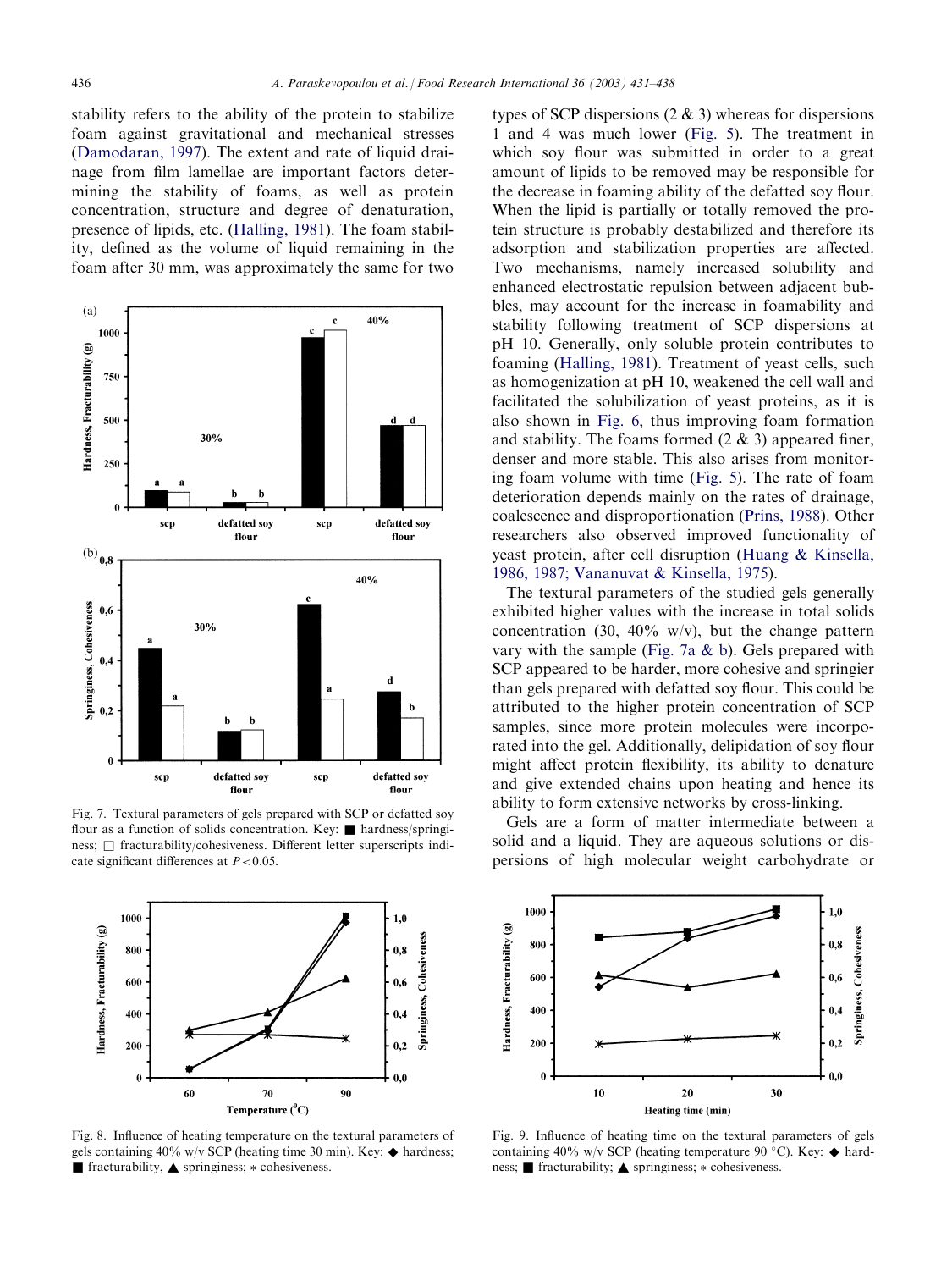<span id="page-6-0"></span>proteins, cross-linked so as to form an interconnected molecular network that spans the volume of the liquid medium. A gelatinous material is semi-solid; it has rigidity but readily deforms under stress. The most important characteristic of the gel state is its rheological behavior. There are two broad classes of rheological measurement: those made with ''small deformation'' and those made with ''large deformation''. TPA. which employs large stresses and strains, is useful for the characterization of ultimate mechanical gel properties relevant to eating characteristics, but it doesn't provide information on the course of structure formation and the molecular interactions underlying the final gel microstructure (Oakenfull, Pearce, & Burley, 1997).

Cohesiveness and springiness reflect the development of internal bonding in a three-dimensional gel network, and their values generally increase with increasing total solids. Cohesiveness exhibited the lowest score for gels prepared with defatted soy flour, while it was greater for gels prepared with SCP and almost the same for both concentrations studied. Differences in strength of the bonds between protein molecules may account for such behavior. An increase in heating time (10, 20, 30 min) and heating temperature (60, 70, 90  $\degree$ C) resulted in harder gels, which fractured easily ([Figs. 8 & 9\)](#page-5-0). Cohesiveness is the only textural parameter that remained almost the same.

#### Acknowledgements

This work has been financed by the General Secretariat for Research and Technology, Greek Ministry of development (Program EPET II 98BIA-33, ''Exploitation of whey for the development of novel food products by biotechnological methods''.

#### References

- AOAC. (1975). Official methods of analysis (12th ed.). Washington, DC: Association of Official Analytical Chemists.
- Anupama, X., & Ravindra, P. (2000). Value-added food: single cell protein. Biotechnology Advances, 18, 459–479.
- Athanasiadis, I., Boskou, D., Kanellaki, M., & Koutunas, A. A. (2001). Effect of carbohydrate substrate on fermentation by kefir yeast supported on delignified cellulosic materials. Journal of Agriculture and Food Chemistry, 49, 658–663.
- Bourne, M. C. (1978). Texture profile analysis. Food Technology, 32, 62–66, 72.
- Chaplin, M. F. (1994). Monosaccharides. In M. F. Chaplin, & J. F. Kennedy (Eds.), Carbohydrate analysis—a practical approach (pp. 1–41). New York: Oxford University Press, Inc.
- Cheung, P. C.-K. (1997). Chemical evaluation of some lesser-known edible mushroom mycel ia produced in submerged culture from soymilk waste. Food Chemistry, 60, 61–67.
- Choi, M. H., & Park, Y. H. (1999). Growth of Pithia guilliermandii A9, an osmotolerant yeast, in waste brine generated from kimchi production. Bioresource Technology, 70, 231–236.
- Copeland, A. R. (1994). Methods for protein analysis—a practical guide to laboratory protocols. New York: Chapman & Hall.
- Damodaran, S. (1997). Protein-stabilized foams and emulsions. In S. Damodaran, & A. Paraf (Eds.), Food proteins and their applications (pp. 57–110). New York: Marcel Dekker, Inc.
- El-Nawwi, S. A., & Anal Abd, El-Kader (1996). Production of single cell protein and cellulase from sugarcane bagasse: effect of culture factors. Biomass and Bioenergy, 11, 361-364.
- Farnworth, E. R. (1999). Kefir: from folklore to regulatory approval. Journal of Nutraceuticals, Functional and Medical Foods, 1, 57–68.
- Faust, U. (1987). Production of microbial biomass. In P. Prave, U. Faust, W. Sitting, & D. A. Sukatsch (Eds.), Fundamentals of biotechnology (pp. 601–622). Weinheim: VCH Publishers.
- Ferrer, J., Paez, G., Marmol, Z., Ramones, E., Garcia, H., & Forster, C. F. (1996). Acid hydrolysis of shrimp-shell wastes and the production of single cell protein from the hydrolysate. *Bioresource* Technology, 57, 55–60.
- Garrote, G. L., Abraham, A. G., & De Antoni, G. L. (1998). Characteristics of kefir prepared with different grain: milk ratios. Journal of Dairy Research, 65, 149–154.
- González Siso, M. I. (1996). The biotechnological utilization of cheese whey: a review. *Bioresource Technology*, 57, 1-11.
- Güzel-Seydim, Z. B., Seydim, A. C., Greene, A. K., & Bodine, A. K. A. B. (2000). Determination of organic acids and volatile flavor substances in kefir during fermentation. Journal of Food Composition and Analysis, 13, 35–43.
- Halling, P. J. (1981). Protein-stabilized foams and emulsions. CRC Critical Review in Food Science and Nutrition, 15, 155–203.
- Huang, Y. T., & Kinsella, J. E. (1986). Functional properties of phosphorylated yeast protein: solubility, water holding capacity and viscosity. Journal of Agricultural and Food Chemistry, 34, 670– 674.
- Huang, Y. T., & Kinsella, J. E. (1987). Effects of phosphorylation on emulsifying and foaming properties and digestibility of yeast protein. Journal of Food Science, 52, 1684–1688.
- Konlani, S., Delgenes, J. P., Moletta, R., Traore, A., & Doh, A. (1996). Optimization of cell yield of Candida krusei SO1 and Saccharomyces sp. LK3G cultured in sorghum hydrolysate. Bioresource Technology, 57, 275–281.
- Luis, A., Lopez, E., & Lema, C. (1993). Microflora present in kefir grains of the Galician region. Journal of Dairy Research, 60, 263– 267.
- Marwaha, S. S., & Kennedy, J. F. (1988). Review: whey—pollution problem and potential utilization. International Journal of Food Science and Technology, 23, 323–336.
- Oakenfull, D., Pearce, J., & Burley, R. W. (1997). Protein gelation. In S. Damodaran, & A. Paraf (Eds.), Food proteins and their applications (pp. 111–142). New York: Marcel Dekker, Inc.
- Otero, M. A., Wagner, J. R., Vasallo, M. C., García, L., & Añón, M. C. (2000). Thermal behavior and hydration properties of yeast proteins from Saccharomyces cerevisiae and Kuyveromyces fragilis. Food Chemistry, 69, 161–165.
- Parajó, J. C., Santos, V., Domínguez, H., & Vaszquez, M. (1995). Protein concentrates from yeast cultured in wood hydrolysates. Food Chemistry, 53, 157–163.
- Pearson, D. (1976). The chemical analysis of foods. Edinburgh: Churchill Livingstone.
- Poole, S., West, L. S., & Walters, C. L. (1984). Protein–protein interactions: their importance in the foaming of heterogeneous protein systems. Journal of Science of Food and Agriculture, 35, 701–711.
- Prins, A. (1988). Principles of foam stability. In E. Dickinson, & G. Stainsby (Eds.), Advances in food emulsions and foams (pp. 91– 122). London: Elsevier Applied Science.
- Rea, M. C., Lennartsson, T., Dillon, P., Drinan, F. D., Reville, W. J., Heapes, M., & Cogan, T. M. (1996). Irish kefir-like grains: their